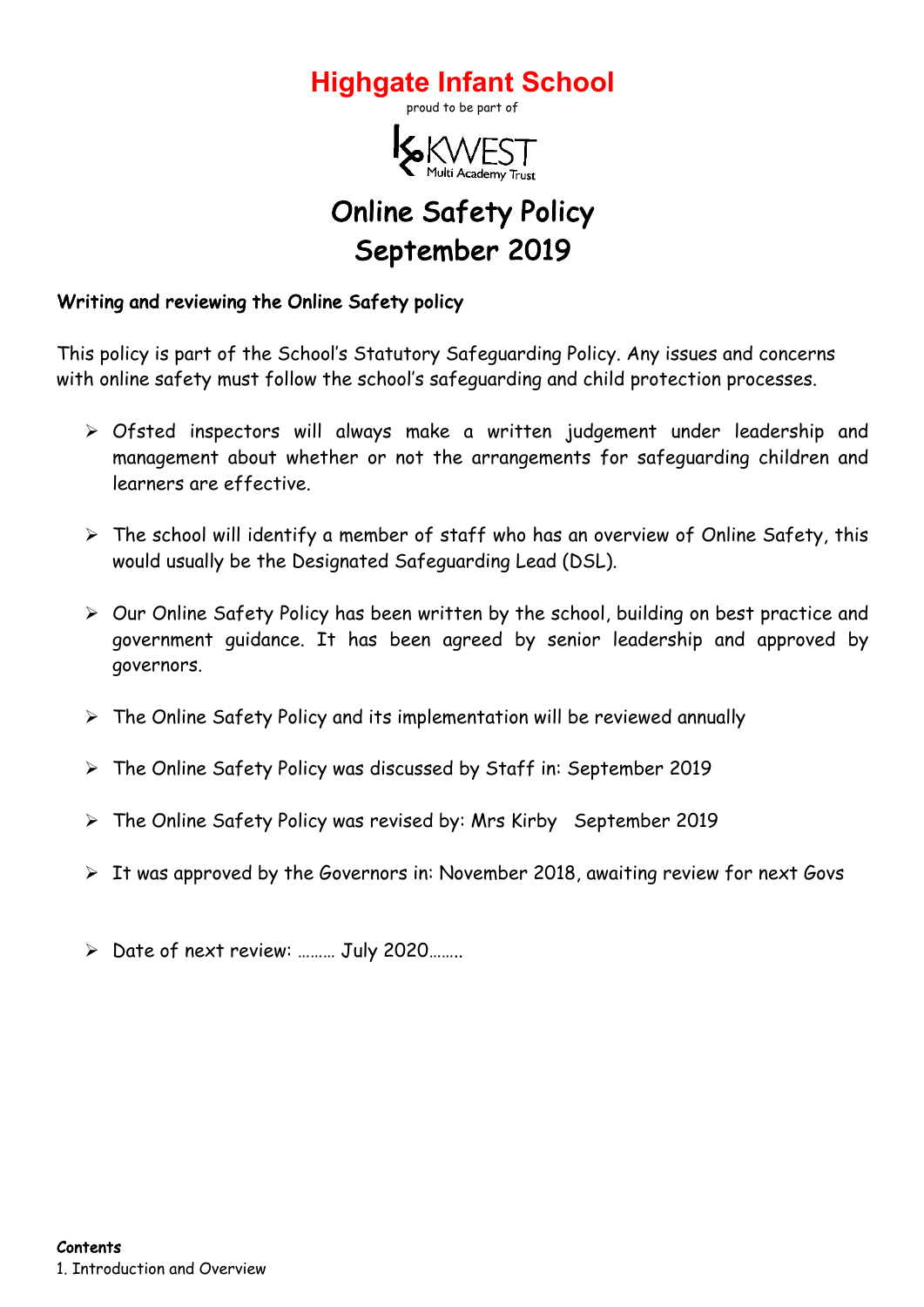- Rationale and Scope
- How the policy is communicated to staff/pupils/community
- Handling concerns
- Reviewing and Monitoring
- 2. Education and Curriculum
	- Pupil online safety curriculum
	- Staff and governor training
	- Parent/Carer awareness and training
- 3. Incident Management
- 4. Managing the IT Infrastructure
	- Internet access, security and filtering
	- E-mail
	- School website
	- Cloud Environments
	- Social networking
- 5. Data Security
	- Management Information System access and data transfer
- 6. Equipment and Digital Content
	- Bring Your Own Device Guidance for Staff and Pupils
	- Digital images and video

Guidance and Example documents (separate documents):

Legal Framework

Example Pupil ICT Code of conduct

Example Staff, Governor, Visitor ICT Code of conduct

Example Parental/Carer Permission: Use of digital images – photography and video

Example Parent/Carer ICT Code of Conduct agreement form (Feb 2016)

Guidance for schools: Parents & Carers use of photography and filming at school events

Guidance on the use of CCTV in schools including the Use of Fixed Video Cameras in the Classroom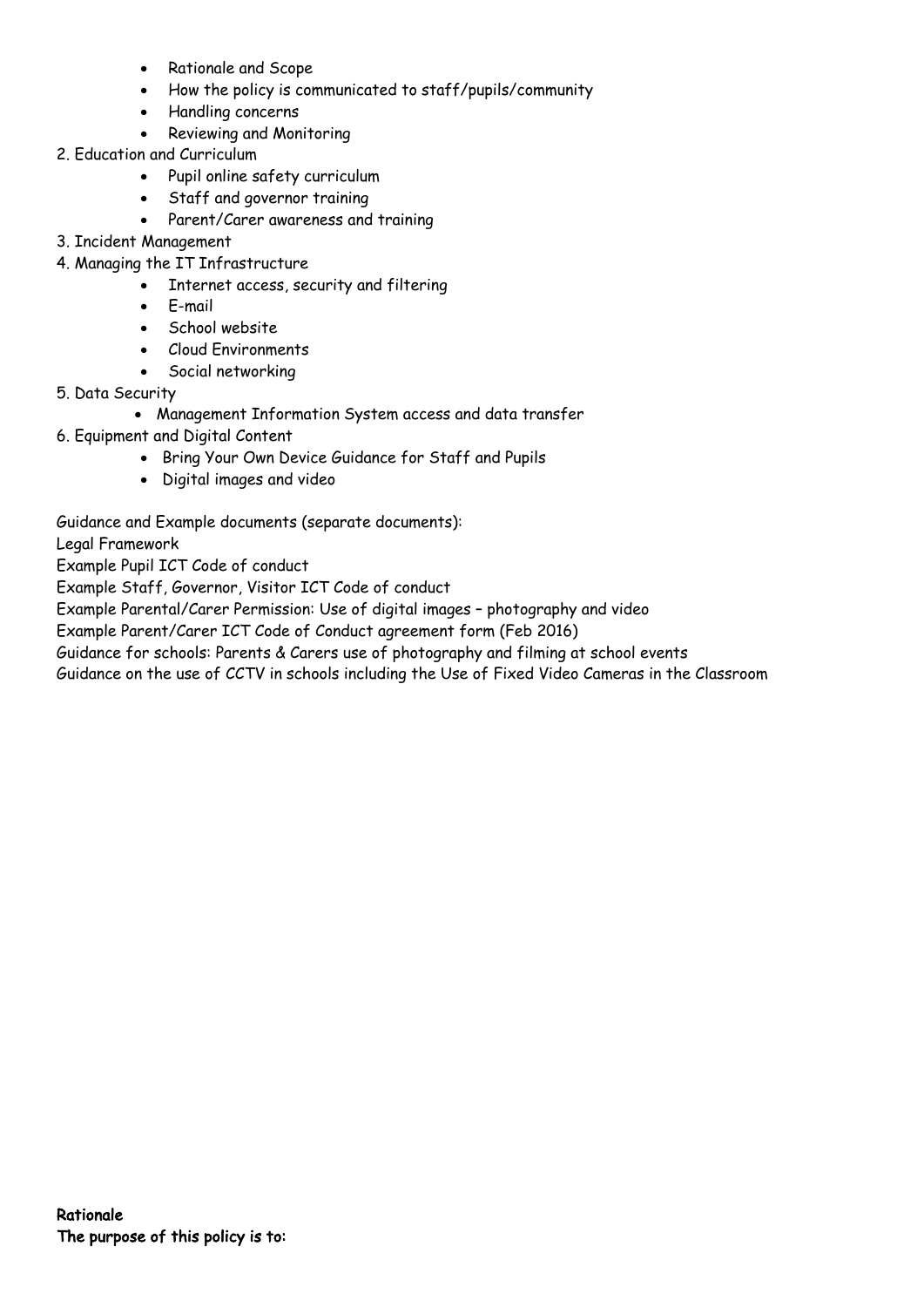- Set out the key principles expected of all members of the school community at Highgate Infant **School**
- with respect to the use of technologies.
- Safeguard and protect the children and staff.
- Assist school staff working with children to work safely and responsibly with technologies and to monitor their own standards and practice.
- Set clear expectations of behaviour and/or codes of practice relevant to responsible use of technologies for educational, personal or recreational use for the whole school community.
- Have clear structures to deal with online abuse such as online bullying [noting that these need to be cross referenced with other school policies].
- Ensure that all members of the school community are aware that unlawful or unsafe behaviour is unacceptable and that, where appropriate, disciplinary or legal action will be taken.
- Minimise the risk of misplaced or malicious allegations made against adults who work with students.

# The main areas of risk for our school community can be summarised as follows:

# Content

- Exposure to inappropriate content
- Lifestyle websites promoting harmful behaviours
- Hate content
- Content validation: how to check authenticity and accuracy of online content

# **Contact**

- Grooming (sexual exploitation, radicalisation etc.)
- Online bullying in all forms
- Social or commercial identity theft, including passwords

# Conduct

- Aggressive behaviours (bullying)
- Privacy issues, including disclosure of personal information
- Digital footprint and online reputation
- Health and well-being (amount of time spent online, gambling, body image)
- **Sexting**
- Copyright (little care or consideration for intellectual property and ownership)

# Scope

This policy applies to all members of Highgate Infant School community (including staff, students/pupils, volunteers, parents/carers, visitors, community users) who have access to and are users of school technologies, both in and out of Highgate Infant School

# Communication

The policy will be communicated to staff/pupils/community in the following ways:

- Policy to be posted on the school website
- Policy to be part of school induction pack for new staff, including information and guidance where appropriate
- All staff must read and sign the 'Staff Code of Conduct' before using any school technology resource
- Regular updates and training on online safety for all staff, including any revisions to the policy
- ICT Code of Conduct discussed with staff and pupils at the start of each year. ICT Code of Conduct to be issued to whole school community, on entry to the school.

# Handling Concerns

- The school will take all reasonable precautions to ensure online safety is in line with current guidance from the Department for Education (DfE)
- Staff and pupils are given information about infringements in use and possible sanctions.
- Designated Safeguarding Lead (DSL) acts as first point of contact for any safeguarding incident whether involving technologies or not
- Any concern about staff misuse is always referred directly to the Headteacher, unless the concern is about the Headteacher in which case the concern is referred to the Chair of Governors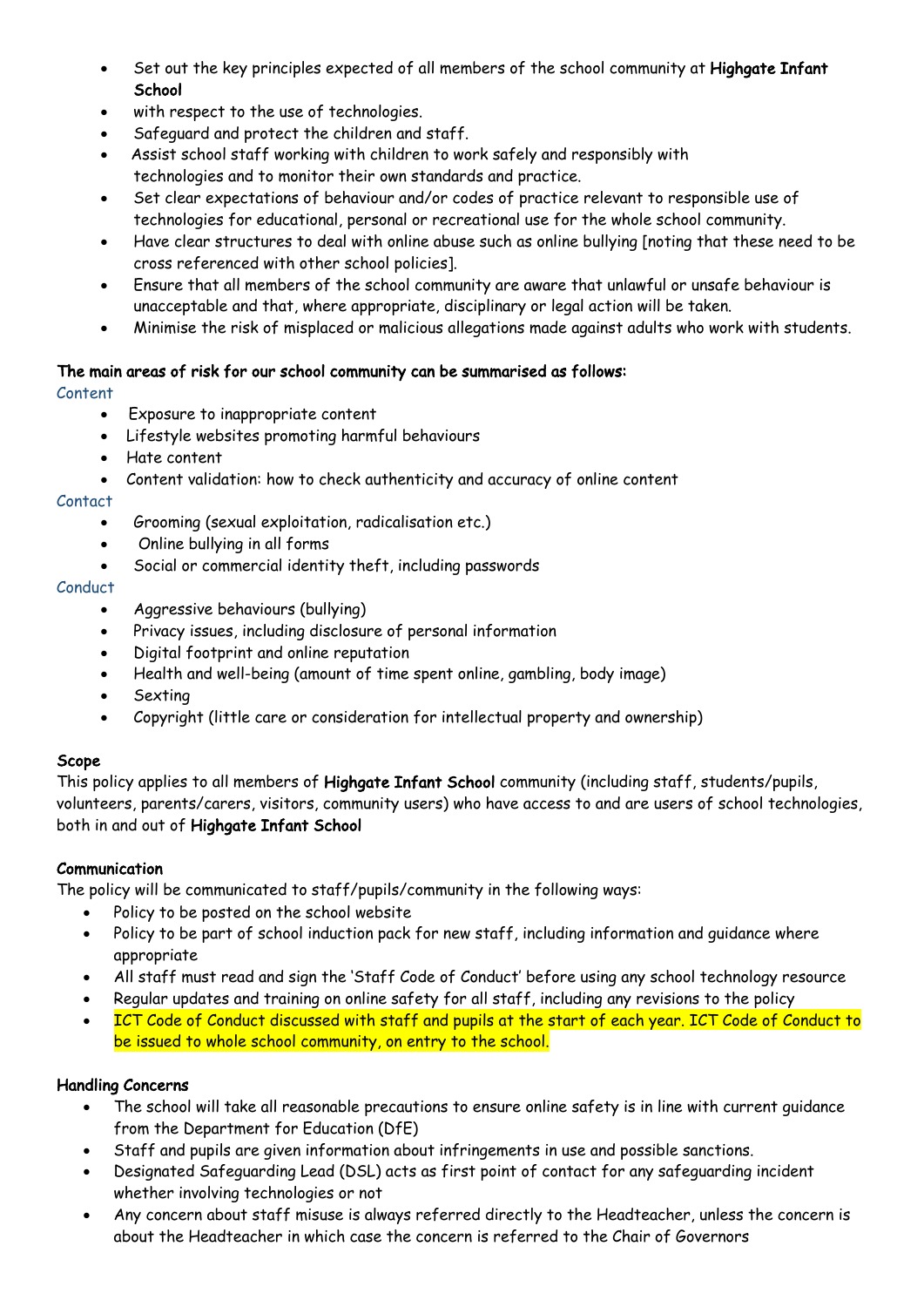# Review and Monitoring

The online safety policy is referenced within other school policies (e.g. Safeguarding and Child Protection policy, Anti-Bullying policy, PSHE, Computing policy).

- The online safety policy will be reviewed annually or when any significant changes occur with regard to the technologies in use within the school
- There is widespread ownership of the policy and it has been agreed by the Senior Leadership Team (SLT) and approved by Governors. All amendments to the school online safety policy will be disseminated to all members of staff and pupils.

# 2. Education and Curriculum

# Pupil online safety curriculum

These schools:

- have a clear, progressive online safety education programme as part of the Computing curriculum/PSHE and other curriculum areas as relevant. This covers a range of skills and behaviours appropriate to their age and experience
- will remind students about their responsibilities through the pupil ICT Code of Conduct
- ensures staff are aware of their responsibility to model safe and responsible behaviour in their own use of technology, e.g. use of passwords, logging-off, use of content, research skills, copyright
- ensures that staff and pupils understand issues around plagiarism; how to check copyright and also know that they must respect and acknowledge copyright/intellectual property rights

# Staff and governor training

These schools:

- makes regular up to date training available to staff on online safety issues and the school's online safety education program
- provides, as part of the induction process, all staff [including those on university/college placement and work experience] with information and guidance on the Online Safety Policy and the school's ICT Code of Conduct

# Parent/Carer awareness and training

These schools:

- provides information for parents/carers for online safety on the school website
- provides induction for parents which includes online safety
- runs a rolling programme of online safety advice, guidance and training for parents
- parents/carers are issued with up to date guidance

# 3. Incident management

In this school:

- there is strict monitoring and application of the online safety policy, including the ICT Code of Conduct and a differentiated and appropriate range of sanctions
- support is actively sought from other agencies as needed (i.e. the local authority, UK Safer Internet Centre helpline, CEOP, Police, Internet Watch Foundation) in dealing with online safety issues
- monitoring and reporting of online safety incidents takes place and contribute to developments in policy and practice in online safety within the school
- parents/carers are specifically informed of online safety incidents involving young people for whom they are responsible
- the Police will be contacted if one of our staff or pupils receives online communication that we consider is particularly disturbing or breaks the law
- we will immediately refer any suspected illegal material to the appropriate authorities i.e. Police, Internet Watch Foundation and inform the LA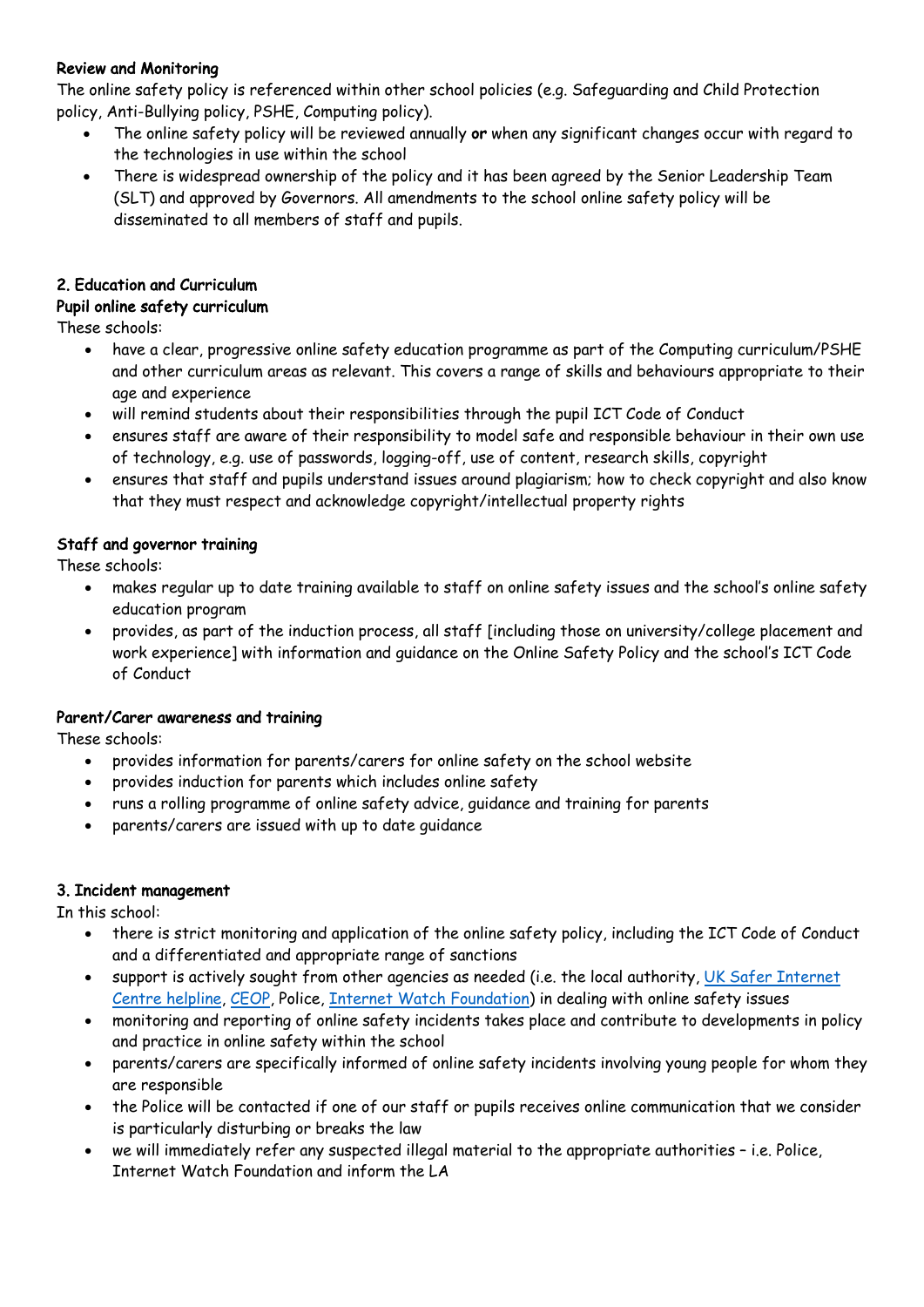# 4. Managing IT and Communication System

# Internet access, security and filtering

In this school:

• we follow guidelines issued by the Department for Education to ensure that we comply with minimum requirements for filtered broadband provision

The Education Network (NEN) has produced a school e-security checklist, setting out 20 e-security controls that, if implemented effectively, will help to ensure that school networks are kept secure and protected from internal and external threats.

The advice presented here is adapted from the Council on Cyber Security's Critical Security Controls document. The description of each control is accompanied by two sets of questions: one for school network managers and support staff, and one for head teachers and senior leadership teams. The former are concerned with operational matters, while the latter focus on policy, strategy and budgetary considerations. An accompanying document, 10 steps to protect your school's network - a quide for school leaders, provides a

one page overview of these controls for school senior leadership teams.

Through answering the following questions, your school should be able to write a clear set of statements about how e-security is addressed for this policy.

|    | Critical Security Control                                                                                                                                                                                                                                                                                                                                                                                            | Questions for School Head Teachers, Senior Leaders and<br>Governors                                                                                                                                                                                                                                                                                                                                                                                                                                                                                           |
|----|----------------------------------------------------------------------------------------------------------------------------------------------------------------------------------------------------------------------------------------------------------------------------------------------------------------------------------------------------------------------------------------------------------------------|---------------------------------------------------------------------------------------------------------------------------------------------------------------------------------------------------------------------------------------------------------------------------------------------------------------------------------------------------------------------------------------------------------------------------------------------------------------------------------------------------------------------------------------------------------------|
| 1. | Inventory of Authorized and Unauthorized Devices:<br>Actively manage (inventory, track, and correct) all hardware<br>devices on the network so that only authorized devices are<br>given access, and unauthorized and unmanaged devices are<br>found and prevented from gaining access.                                                                                                                              | Does your school's ICT Code of Conduct/acceptable use policy (AUP)<br>include provisions/instructions to ensure only authorised devices are<br>connected to the school's network?                                                                                                                                                                                                                                                                                                                                                                             |
| 2. | Inventory of Authorized and Unauthorized<br>Software: Actively manage (inventory, track, and correct)<br>all software on the network so that only authorized<br>software is installed and can execute, and that<br>unauthorized and unmanaged software is found and<br>prevented from installation or execution.                                                                                                     | Does your school's ICT Code of Conduct/acceptable use policy (AUP)<br>include provisions/instructions to ensure only authorised devices are<br>connected to the school's network?                                                                                                                                                                                                                                                                                                                                                                             |
| 3. | Secure Configurations for Hardware and Software on<br>Mobile Devices, Laptops, Workstations, and Servers:<br>Establish, implement, and actively manage (track, report on,<br>correct) the security configuration of laptops, servers, and<br>workstations using a rigorous configuration management and<br>change control process in order to prevent attackers from<br>exploiting vulnerable services and settings. | Does your school's ICT Code of Conduct/acceptable use policy (AUP)<br>include clear provisions/instructions warning users about tampering with<br>secure configurations, with clear sanctions for any infraction?<br>Do you have visibility of likely costs to upgrade and refresh hardware and<br>software as necessary, and when these costs are likely to be incurred (for<br>example, antivirus software subscriptions, firewall support and<br>maintenance services, dates for when hardware/software will go "end of<br>life" and need to be replaced)? |
| 4. | Continuous Vulnerability Assessment and<br>Remediation: Continuously acquire, assess, and take action<br>on new information in order to identify vulnerabilities,<br>remediate, and minimize the window of opportunity for<br>attackers.                                                                                                                                                                             | Do you have processes in place for regular review of e-security functions<br>and your IT acceptable use policies to address new and emerging threats?<br>How do you ensure staff and pupils receive appropriate e-security advice<br>and training?                                                                                                                                                                                                                                                                                                            |
| 5. | Malware Defences: Control the installation, spread, and<br>execution of malicious code at multiple points in the<br>enterprise, while optimizing the use of automation to enable<br>rapid updating of defence, data gathering, and corrective<br>action.                                                                                                                                                             | How do you ensure that your ICT Code of Conduct/acceptable use policy<br>(AUP) are up to date to minimise risks in this area?<br>What sanctions are applied for malicious use of school IT services and<br>systems?                                                                                                                                                                                                                                                                                                                                           |
| 6. | Application Software Security: Manage the security<br>lifecycle of all in-house developed and acquired software in<br>order to prevent, detect and correct security weaknesses                                                                                                                                                                                                                                       | Do you have visibility of when significant upgrade and renewal of software<br>will be required, both in terms of likely cost and ensuring service<br>continuity?<br>How do you ensure staff and pupils are trained in the use of new<br>software?                                                                                                                                                                                                                                                                                                             |
| 7. | Wireless Access Control: The processes and tools used to<br>track/control/prevent/correct the security use of wireless<br>local area networks (LANS), access points, and wireless<br>client systems.                                                                                                                                                                                                                 | What is the school's policy on wireless access - do you allow guest access,<br>or access from staff- or pupil-owned devices?<br>Does your ICT Code of Conduct/acceptable use policy (AUP) appropriately<br>encompass access from staff- or pupil-owned devices if this is allowed?<br>Do your staff and pupils understand their obligations and responsibilities<br>in relation to using their own devices in school, if they are allowed to do<br>so?                                                                                                        |
| 8. | Data Recovery Capability: The processes and tools used to<br>back up critical information properly with a proven<br>methodology for timely recovery.                                                                                                                                                                                                                                                                 | Does your school have an overarching disaster recovery/business<br>continuity plan?<br>If so, does this encompass restoration of IT facilities and critical school<br>data appropriately?                                                                                                                                                                                                                                                                                                                                                                     |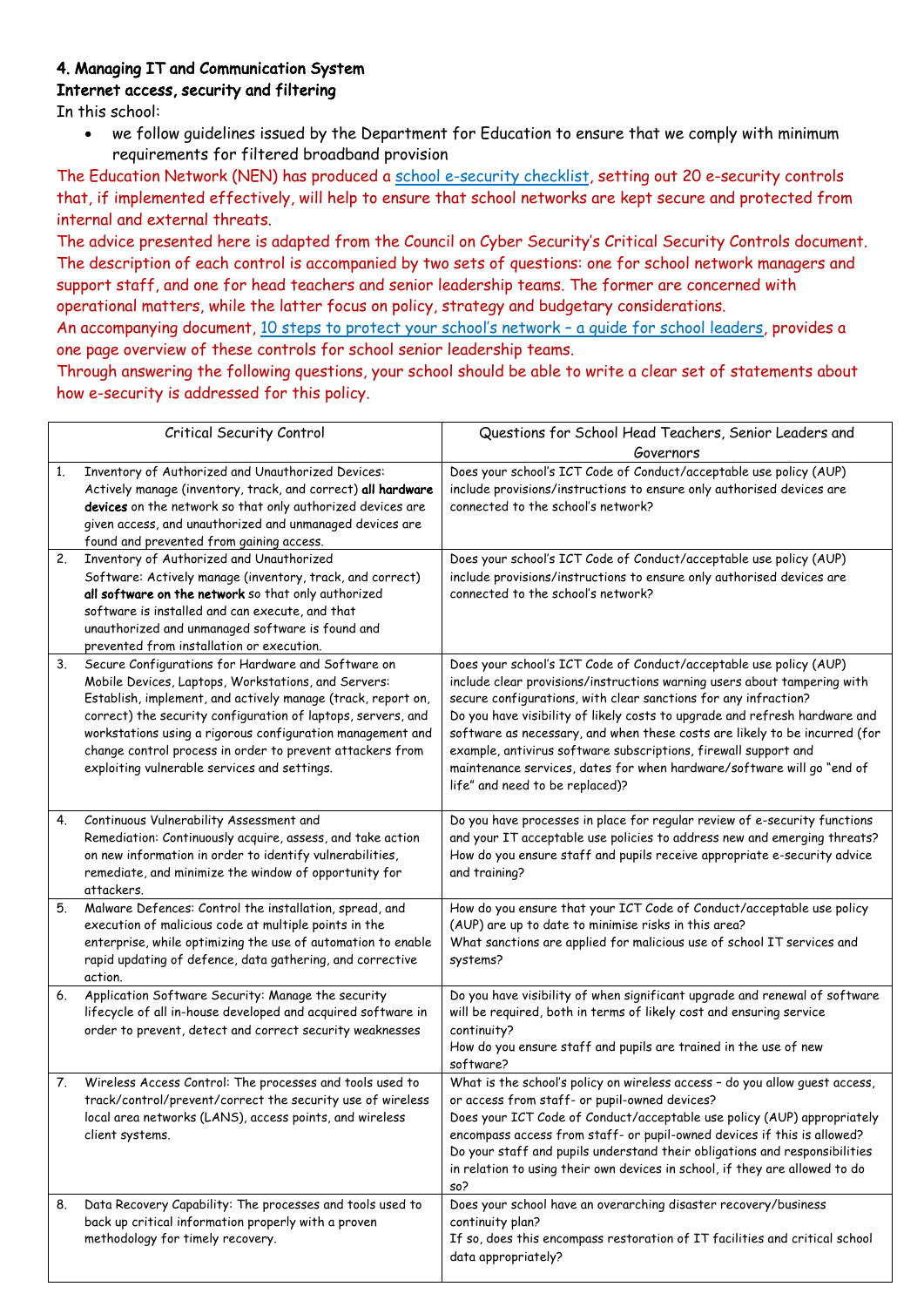| 9.  | Security Skills Assessment and Appropriate Training to Fill<br>Gaps: For all functional roles in the organization<br>(prioritizing those mission--critical to the business and its<br>security), identify the specific knowledge, skills, and<br>abilities needed to support defence of the enterprise;<br>develop and execute an integrated plan to assess, identify<br>gaps, and remediate through policy, organizational planning,<br>training, and awareness programs.<br>10. Secure Configurations for Network Devices such as | Does your school's overarching staff training and development planning<br>include provisions to ensure that technical support staff can keep up to<br>date with e-security risks and best practices and that all teaching and<br>administrative personnel understand their own e-security obligations and<br>responsibilities?<br>Do you have visibility/awareness of when major changes and/or upgrades |
|-----|-------------------------------------------------------------------------------------------------------------------------------------------------------------------------------------------------------------------------------------------------------------------------------------------------------------------------------------------------------------------------------------------------------------------------------------------------------------------------------------------------------------------------------------|----------------------------------------------------------------------------------------------------------------------------------------------------------------------------------------------------------------------------------------------------------------------------------------------------------------------------------------------------------------------------------------------------------|
|     | Firewalls, Routers, and Switches: Establish, implement, and<br>actively manage (track, report on, correct) the security<br>configuration of network infrastructure devices using a<br>rigorous configuration management and change control<br>process in order to prevent attackers from exploiting<br>vulnerable services and settings.                                                                                                                                                                                            | will need to be carried out, in terms of both likely cost/budgeting and<br>maintaining service continuity?                                                                                                                                                                                                                                                                                               |
| 11. | Limitation and Control of Network Ports, Protocols, and                                                                                                                                                                                                                                                                                                                                                                                                                                                                             | Do you have visibility of when major changes are likely to be necessary?                                                                                                                                                                                                                                                                                                                                 |
|     | Services: Manage (track/control/correct) the ongoing                                                                                                                                                                                                                                                                                                                                                                                                                                                                                | Do you have effective processes for communicating changes, for example                                                                                                                                                                                                                                                                                                                                   |
|     | operational use of ports, protocols, and services on                                                                                                                                                                                                                                                                                                                                                                                                                                                                                | in relation to changing security settings to allow access to a new service or                                                                                                                                                                                                                                                                                                                            |
|     | networked devices in order to minimize windows of                                                                                                                                                                                                                                                                                                                                                                                                                                                                                   | facility - are appropriate risk assessment and management processes in                                                                                                                                                                                                                                                                                                                                   |
|     | vulnerability available to attackers.                                                                                                                                                                                                                                                                                                                                                                                                                                                                                               | place and adhered to?                                                                                                                                                                                                                                                                                                                                                                                    |
|     | 12. Controlled Use of Administrative Privileges: The processes                                                                                                                                                                                                                                                                                                                                                                                                                                                                      | Do you have effective strategies in place to ensure the importance of                                                                                                                                                                                                                                                                                                                                    |
|     | and tools used to track/control/prevent/correct the use,                                                                                                                                                                                                                                                                                                                                                                                                                                                                            | administrator privileges are understood and respected?                                                                                                                                                                                                                                                                                                                                                   |
|     | assignment, and configuration of administrative privileges<br>on computers, networks, and applications.                                                                                                                                                                                                                                                                                                                                                                                                                             | Does your ICT Code of Conduct/acceptable use policy (AUP) require                                                                                                                                                                                                                                                                                                                                        |
|     | 13. Boundary Defence: Detect/prevent/correct the flow of                                                                                                                                                                                                                                                                                                                                                                                                                                                                            | strong, complex passwords and regular password changes?<br>Do you employ any independent third party testing of your boundary                                                                                                                                                                                                                                                                            |
|     | information transferring networks of different trust levels                                                                                                                                                                                                                                                                                                                                                                                                                                                                         | defences to maintain their effectiveness in the light of dynamic and                                                                                                                                                                                                                                                                                                                                     |
|     | with a focus on security-damaging data.                                                                                                                                                                                                                                                                                                                                                                                                                                                                                             | emerging threats?                                                                                                                                                                                                                                                                                                                                                                                        |
|     | 14. Maintenance, Monitoring, and Analysis of Audit                                                                                                                                                                                                                                                                                                                                                                                                                                                                                  | How do you ensure that sufficient time is allocated to reviewing and acting                                                                                                                                                                                                                                                                                                                              |
|     | Logs: Collect, manage, and analyse audit logs of events that                                                                                                                                                                                                                                                                                                                                                                                                                                                                        | upon the outputs from monitoring and logging activities?                                                                                                                                                                                                                                                                                                                                                 |
|     | could help detect, understand, or recover from an attack.                                                                                                                                                                                                                                                                                                                                                                                                                                                                           | Where do responsibilities for reviewing outputs from monitoring and                                                                                                                                                                                                                                                                                                                                      |
|     |                                                                                                                                                                                                                                                                                                                                                                                                                                                                                                                                     | logging reside?                                                                                                                                                                                                                                                                                                                                                                                          |
|     |                                                                                                                                                                                                                                                                                                                                                                                                                                                                                                                                     | What are your data retention policies, and where are they described?                                                                                                                                                                                                                                                                                                                                     |
|     | 15. Controlled Access Based on the Need to Know: The<br>processes and tools used to track/control/prevent/correct                                                                                                                                                                                                                                                                                                                                                                                                                   | Does your ICT Code of Conduct/acceptable use policy (AUP) differentiate<br>between the obligations and responsibilities of different groups of users                                                                                                                                                                                                                                                     |
|     | secure access to critical assets (e.g., information,                                                                                                                                                                                                                                                                                                                                                                                                                                                                                | (teaching staff, administrative/managerial staff, pupils, governors)?                                                                                                                                                                                                                                                                                                                                    |
|     | resources, systems) according to the formal determination                                                                                                                                                                                                                                                                                                                                                                                                                                                                           | How do you communicate with and keep different user groups up to date                                                                                                                                                                                                                                                                                                                                    |
|     | of which persons, computers, and applications have a need                                                                                                                                                                                                                                                                                                                                                                                                                                                                           | with their obligations and responsibilities?                                                                                                                                                                                                                                                                                                                                                             |
|     | and right to access these critical assets based on an                                                                                                                                                                                                                                                                                                                                                                                                                                                                               |                                                                                                                                                                                                                                                                                                                                                                                                          |
|     | approved classification.                                                                                                                                                                                                                                                                                                                                                                                                                                                                                                            |                                                                                                                                                                                                                                                                                                                                                                                                          |
|     | 16. Account Monitoring and Control: Actively manage the life-<br>cycle of system and application accounts - their creation,                                                                                                                                                                                                                                                                                                                                                                                                         | Do you undertake any monitoring of user accounts for unusual usage?<br>How do you communicate with, educate and inform different user groups                                                                                                                                                                                                                                                             |
|     | use, dormancy, deletion - in order to minimize opportunities                                                                                                                                                                                                                                                                                                                                                                                                                                                                        | of their obligations and responsibilities?                                                                                                                                                                                                                                                                                                                                                               |
|     | for attackers to leverage them.                                                                                                                                                                                                                                                                                                                                                                                                                                                                                                     |                                                                                                                                                                                                                                                                                                                                                                                                          |
|     | 17. Data Protection: The processes and tools used to prevent                                                                                                                                                                                                                                                                                                                                                                                                                                                                        | Are all staff and pupils aware of all their responsibilities and obligations in                                                                                                                                                                                                                                                                                                                          |
|     | data exfiltration, mitigate the effects of exfiltrated data,                                                                                                                                                                                                                                                                                                                                                                                                                                                                        | relation to sensitive and personal data, particularly in the light of schools'                                                                                                                                                                                                                                                                                                                           |
|     | and ensure the privacy and integrity of sensitive                                                                                                                                                                                                                                                                                                                                                                                                                                                                                   | roles as data controllers under The Data Protection Act 1998?                                                                                                                                                                                                                                                                                                                                            |
|     | information (exfiltration: the unauthorized release of data                                                                                                                                                                                                                                                                                                                                                                                                                                                                         |                                                                                                                                                                                                                                                                                                                                                                                                          |
|     | from within a computer system or network)<br>18. Incident Response and Management: Protect the                                                                                                                                                                                                                                                                                                                                                                                                                                      | How regularly are incident handling processes reviewed?                                                                                                                                                                                                                                                                                                                                                  |
|     | organization's information, as well as its reputation, by                                                                                                                                                                                                                                                                                                                                                                                                                                                                           | Do you undertake any example incident scenarios to test and update                                                                                                                                                                                                                                                                                                                                       |
|     | developing and implementing an incident response                                                                                                                                                                                                                                                                                                                                                                                                                                                                                    | incident handling processes and procedures?                                                                                                                                                                                                                                                                                                                                                              |
|     | infrastructure (e.g., plans, defined roles, training,                                                                                                                                                                                                                                                                                                                                                                                                                                                                               |                                                                                                                                                                                                                                                                                                                                                                                                          |
|     | communications, management oversight) for quickly                                                                                                                                                                                                                                                                                                                                                                                                                                                                                   |                                                                                                                                                                                                                                                                                                                                                                                                          |
|     | discovering an attack and then effectively containing the                                                                                                                                                                                                                                                                                                                                                                                                                                                                           |                                                                                                                                                                                                                                                                                                                                                                                                          |
|     | damage, eradicating the attacker's presence, and restoring                                                                                                                                                                                                                                                                                                                                                                                                                                                                          |                                                                                                                                                                                                                                                                                                                                                                                                          |
|     | the integrity of the network and systems.                                                                                                                                                                                                                                                                                                                                                                                                                                                                                           |                                                                                                                                                                                                                                                                                                                                                                                                          |
|     | 19. Secure Network Engineering: Make security an inherent                                                                                                                                                                                                                                                                                                                                                                                                                                                                           | How much and how often are time and resources allocated to reviewing and                                                                                                                                                                                                                                                                                                                                 |
|     | attribute of the enterprise by specifying, designing, and<br>building--in features that allow high confidence systems                                                                                                                                                                                                                                                                                                                                                                                                               | updating the school network as a whole?<br>What processes and analysis are employed to determine which security                                                                                                                                                                                                                                                                                          |
|     | operations while denying or minimizing opportunities for                                                                                                                                                                                                                                                                                                                                                                                                                                                                            | functions are best provided in house and which should be delivered using                                                                                                                                                                                                                                                                                                                                 |
|     | attackers.                                                                                                                                                                                                                                                                                                                                                                                                                                                                                                                          | the expertise of third parties such as broadband service providers?                                                                                                                                                                                                                                                                                                                                      |
|     | 20. Penetration Tests and Red Team Exercises: Test the                                                                                                                                                                                                                                                                                                                                                                                                                                                                              | How do you identify sources of advice and support that can scrutinise the                                                                                                                                                                                                                                                                                                                                |
|     | overall strength of an organization's defences (the                                                                                                                                                                                                                                                                                                                                                                                                                                                                                 | security of you network and suggest an action plan for improvement?                                                                                                                                                                                                                                                                                                                                      |
|     | technology, the processes, and the people) by simulating the                                                                                                                                                                                                                                                                                                                                                                                                                                                                        |                                                                                                                                                                                                                                                                                                                                                                                                          |
|     | objectives and actions of an attacker                                                                                                                                                                                                                                                                                                                                                                                                                                                                                               |                                                                                                                                                                                                                                                                                                                                                                                                          |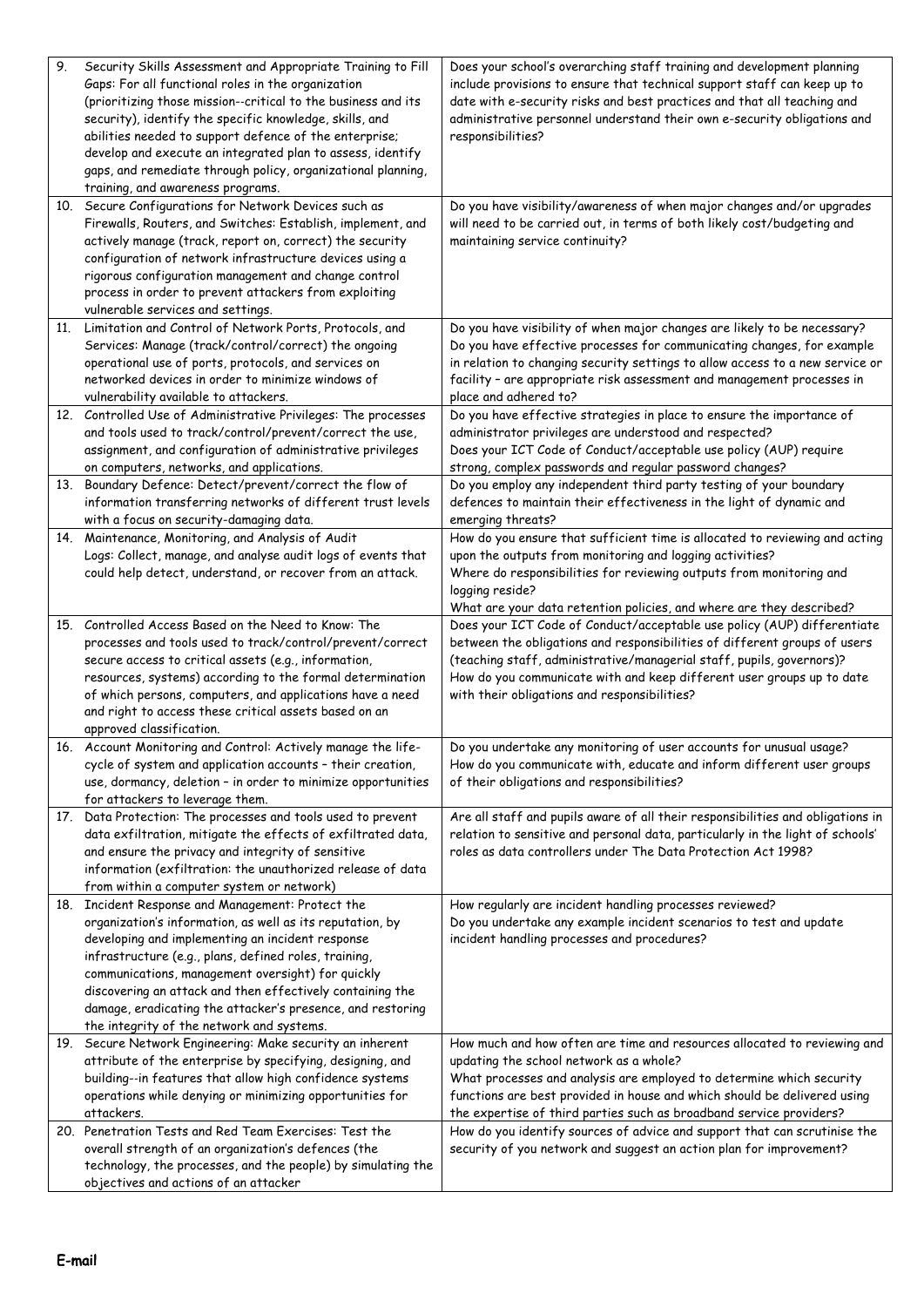#### This school

- Provides staff with an email account for their professional use, e.g. nsix.org.uk and makes clear personal email should be through a separate account
- We use anonymous e-mail addresses, for example head@, office@
- Will contact the Police if one of our staff or pupils receives an e-mail that we consider is particularly disturbing or breaks the law.
- Will ensure that email accounts are maintained and up to date

#### Pupils email:

- We use school provisioned pupil email accounts that can be audited
- Pupils are taught about the online safety and 'netiquette' of using e-mail both in school and at home.

Staff email:

- Staff will use LA or school provisioned e-mail systems for professional purposes
- Access in school to external personal e mail accounts may be blocked
- Never use email to transfer staff or pupil personal data unless it is protected with secure encryption. 'Protectlevel' data should never be transferred by email. If there is no secure file transfer solution available for the situation, then the data / file must be protected with security encryption.

#### School website

- The schools web sites comply with statutory DfE requirements
- Most material are the school's own work; where other's work is published or linked to, we credit the sources used and state clearly the author's identity or status;
- Photographs of pupils published on the web do not have full names attached. We do not use pupils' names when saving images in the file names or in the tags when publishing to the school website;

#### Social networking

#### Staff, Volunteers and Contractors

- Staff are instructed to always keep professional and private communication separate.
- Teachers are instructed not to run social network spaces for student use on a personal basis or to open up their own spaces to their students, but to use the schools' preferred system for such communications.
- The use of any school approved social networking will adhere to ICT Code of Conduct

#### Pupils:

- Are taught about social networking, acceptable behaviours and how to report misuse, intimidation or abuse through our online safety curriculum work.
- Students are required to sign and follow our [age appropriate] pupil ICT Code of Conduct

#### . Parents/Carers:

• Parents/carers are reminded about social networking risks and protocols through our parental ICT Code of Conduct and additional communications materials when required.

# 5. Data Security

#### Management Information System access and data transfer

• Please use guidance from the Information Commissioner's Office to ensure that you comply with your responsibilities to information rights in school

#### 6. Equipment and Digital Content

#### Bring Your Own Device Guidance for Staff and Pupils

• Please use guidance from The Education Network (NEN) around Bring Your Own Device

#### Digital images and video

In these schools:

- We gain parental/carer permission for use of digital photographs or video involving their child as part of the school agreement form when their daughter/son joins the school .
- We do not identify pupils in online photographic materials or include the full names of pupils in the credits of any published school produced video materials/DVDs
- Staff sign the school's ICT Code of Conduct and this includes a clause on the use of personal mobile phones/personal equipment
- If specific pupil photos (not group photos) are used on the school web site, in the prospectus or in other high profile publications the school will obtain individual parental or pupil permission for its long term, high profile use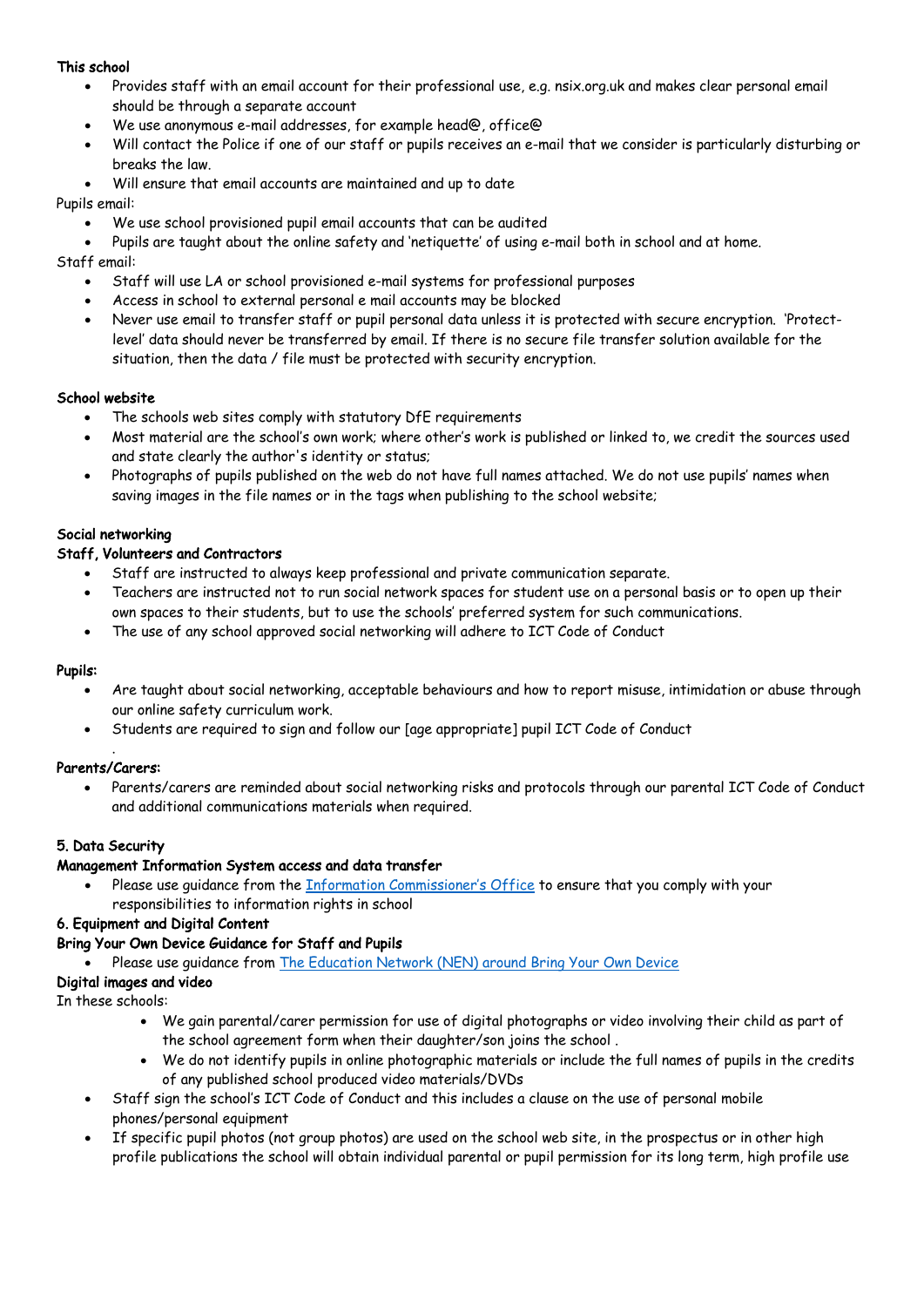#### Highgate Infant School

# Staff, Governor and Visitor ICT Code of Conduct

ICT and the related technologies such as email, the Internet and mobile devices are an expected part of our daily working life in school. This code of conduct is provided to ensure that all users are aware of their responsibilities when using any form of ICT provided by or directed by Norfolk County Council. All such users will be issued with this code of conduct. Any concerns or clarification should be discussed with Mrs Kirby

- Ø All staff, Governors and visitors understand that ICT includes a wide range of systems, including mobile phones, PDAs, digital cameras, laptops and tablets
- $\triangleright$  All staff understand that it is a disciplinary offence to use the school ICT system and equipment for any purpose not permitted by its owner.

(Teaching Staff http://www.schoolspeoplenet.norfolk.gov.uk/Teaching-Staff/Working-in-a-Norfolk-School/Resolving-Issues/Disciplinary/index.htm

Support Staff http://www.schoolspeoplenet.norfolk.gov.uk/Support-Staff/Working-in-a-Norfolk-school/Resolving-Issues/Disciplinary/index.htm )

- $\triangleright$  All staff, Governors and visitors will not disclose any passwords provided to them by the school or other related authorities.
- $\triangleright$  All staff, Governors and visitors understand that they are responsible for all activity carried out under their username
- Staff, Governors and visitors will not install any hardware or software on any school owned device without the permission of Mrs Kirby.
- $\triangleright$  All staff, Governors and visitors understand that their permitted use of the Internet and other related technologies is monitored and logged and will be made available, on request, to their Line Manager or Head teacher in line with any disciplinary procedures. This relates to all school owned devices, including laptops provided by the school.
- Ø All staff, Governors and visitors will only use the school's email / Internet / Intranet / Learning Platform and any related technologies for uses permitted by the Head or Governing Body.
- Ø All staff, Governors and visitors will ensure that all their school generated electronic communications are appropriate and compatible with their role.
- All staff, Governors and visitors will ensure that all data is kept secure and is used appropriately as authorised by the Head teacher or Governing Body. If in doubt they will seek clarification. This includes taking data off site.
- $\triangleright$  All staff, Governors and visitors using school equipment will not browse, download, upload or distribute any material that could be considered offensive, illegal or discriminatory.
- $\triangleright$  All staff, Governors and visitors will only use the approved email system(s) for any school business
- $\triangleright$  Images will only be taken, stored and used for purposes in line with school policy. Images will not be distributed outside the school network/learning platform without the consent of the subject or of the parent/carer, and the permission of the Head teacher.
- $\triangleright$  All staff, Governors and visitors will comply with copyright and intellectual property rights.
- $\triangleright$  All staff, Governors and visitors will report any incidents of concern regarding staff use of technology and/or children's safety to the Senior Designated Professional or Head teacher in line with the school's Safeguarding Policy.

#### I acknowledge that I have received a copy of the ICT Code of Conduct.

Full name:………………………………………………………………….…(printed)

Job title:……………………………………………………………………………….…

Signature:…………………………………………………Date:……………………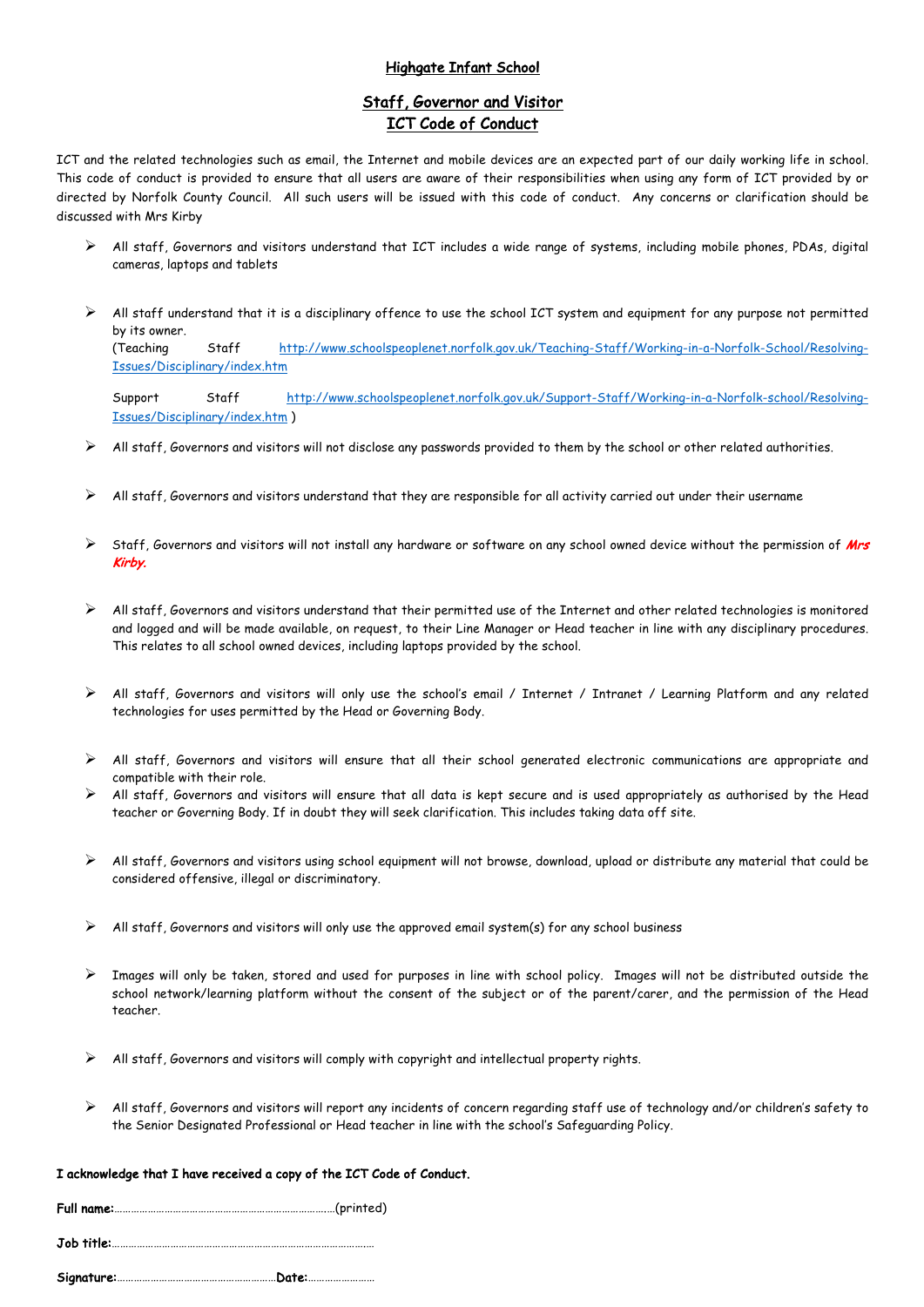# Highgate Infant School

#### E-safety Rules

These E-safety Rules help to protect students and the school by describing acceptable computer use.

- $\triangleright$  I understand the school owns the computer network and learning platform and can set rules for its use.
- Ø I will only use ICT systems in school, including the internet, email, digital video, mobile technologies, etc, for school purposes. If the head teacher has given specific permission I can have private purposes.
- $\triangleright$  I will log on to the school network/ learning platform with my own user name and password.
- $\triangleright$  I accept that I am responsible for all activity carried out under my username.
- $\triangleright$  I will follow the school's ICT security system and not reveal my passwords to anyone and change them regularly.
- $\triangleright$  I will only use my school email address on the school system
- I will make sure that all ICT communications is responsible, respectful and sensible.
- $\triangleright$  I will be responsible for my behaviour when using the Internet/learning platform. This includes resources I access and the language I use.
- $\triangleright$  I will use the discussion forums on the school's learning platform for exchanging information and will share my ideas constructively.
- $\triangleright$  I will not give out any personal information about myself or anyone else when using the schools's learning platform. I will only arrange to meet someone if this is part of a school project organised by my teacher.
- $\triangleright$  If I accidentally come across any material that could be considered offensive or illegal I will report it immediately to my teacher.
- $\triangleright$  I will not download or install software on school technologies
- $\triangleright$  I will keep within the Internet filtering system
- $\triangleright$  I will respect the privacy and ownership of others' work on-line at all times.
- $\triangleright$  I understand the school may monitor, record and control my use of the school's computer systems and learning platform.
- $\triangleright$  I understand that these rules are designed to keep me safe and that accept that I will only be allowed to use the school equipment and systems by following the rules.

Pupil name: ………………………………….......……………………………………….

Pupil signature:…………………………………………… Date:………